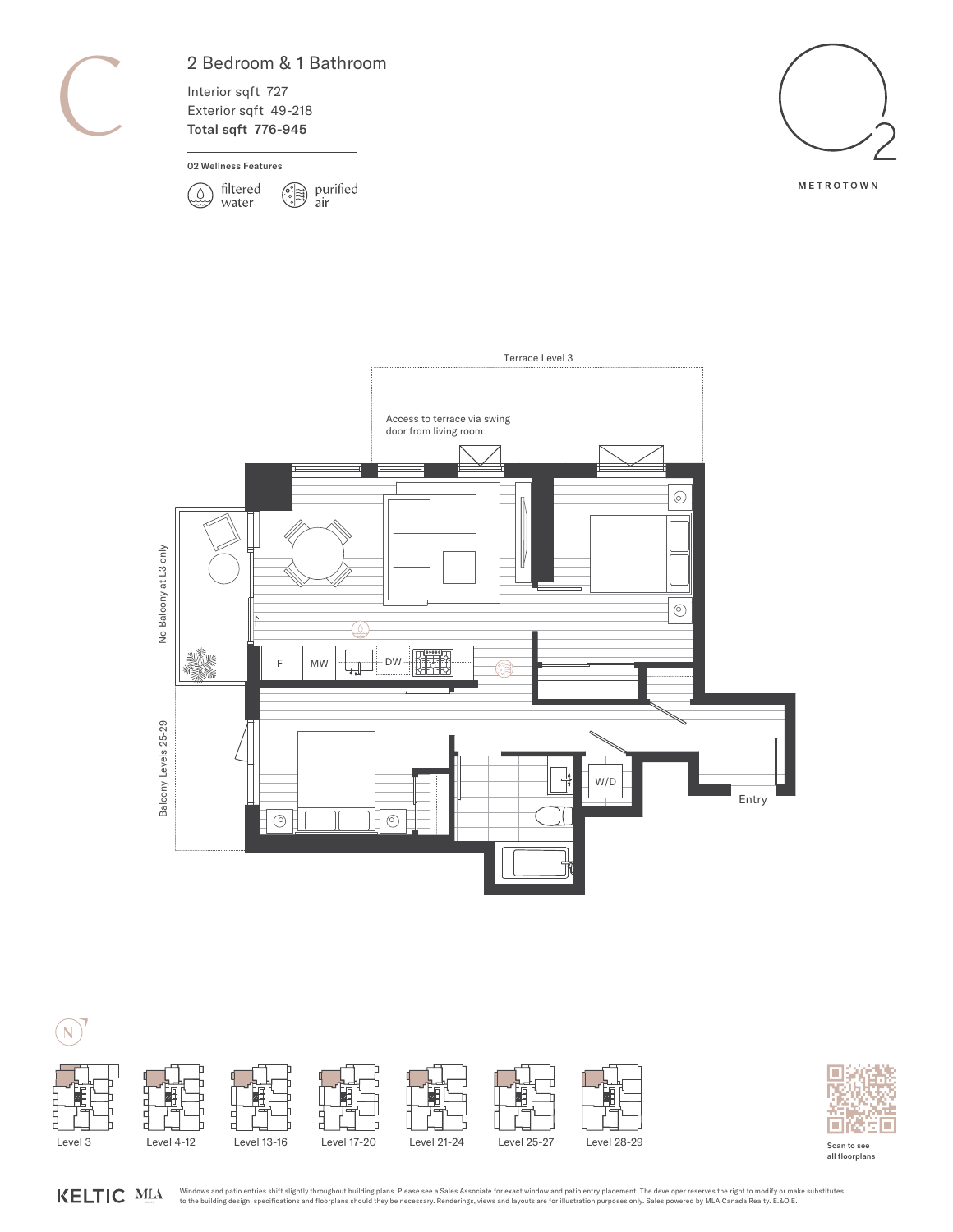

### 2 Bedroom & 2 Bathroom

filtered

water

Interior sqft 777 Exterior sqft 49-258 Total sqft 826-1035

#### 02 Wellness Features



 $\circled{?}$  purified air



METROTOWN





KELTIC MLA

Windows and patio entries shift slightly throughout building plans. Please see a Sales Associate for exact window and patio entry placement. The developer reserves the right to modify or make substitutes<br>to the building de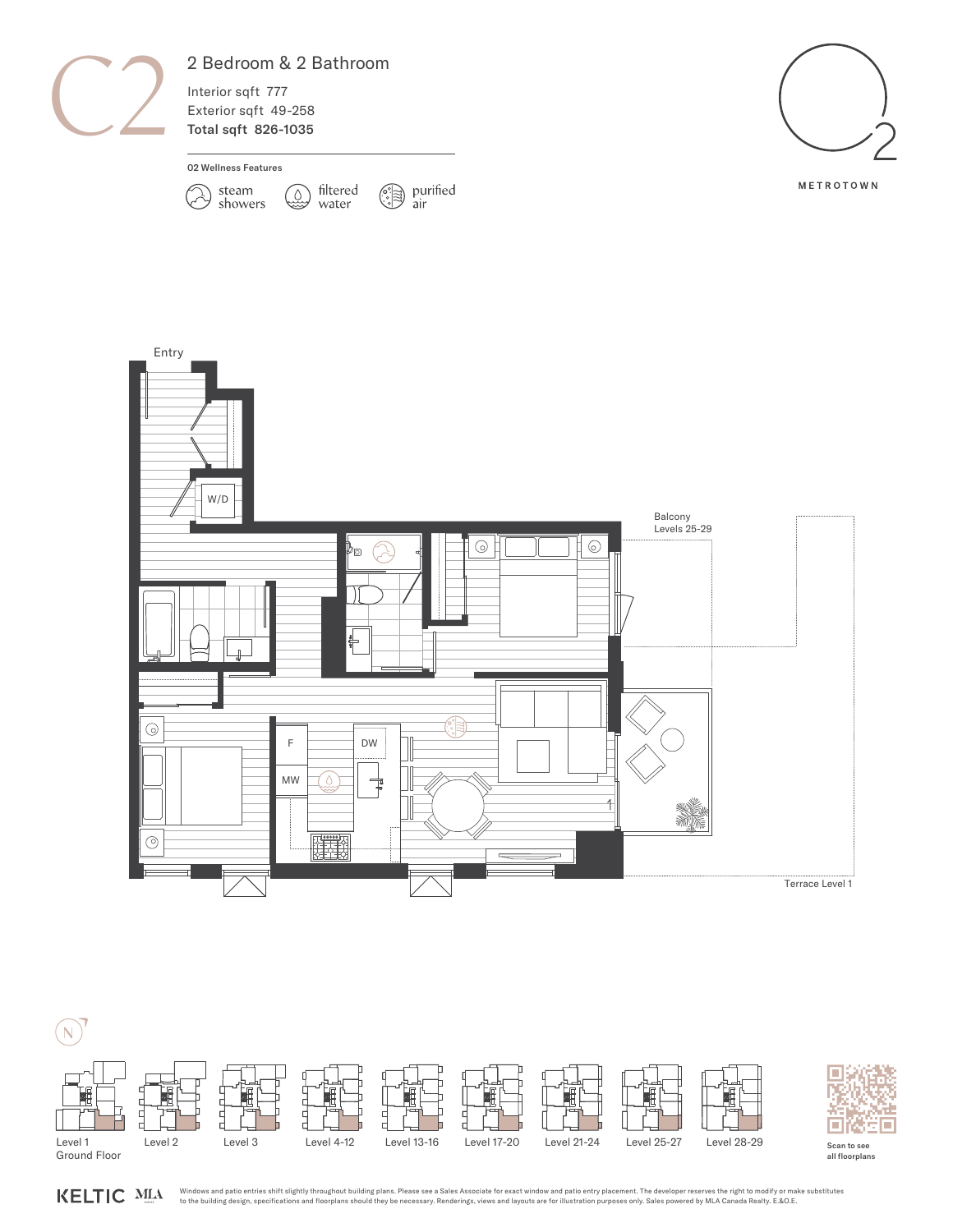

# 2 Bedroom & 1 Bathroom

Interior sqft 862 Exterior sqft 321 Total sqft 1183

#### 02 Wellness Features













Scan to see all floorplans